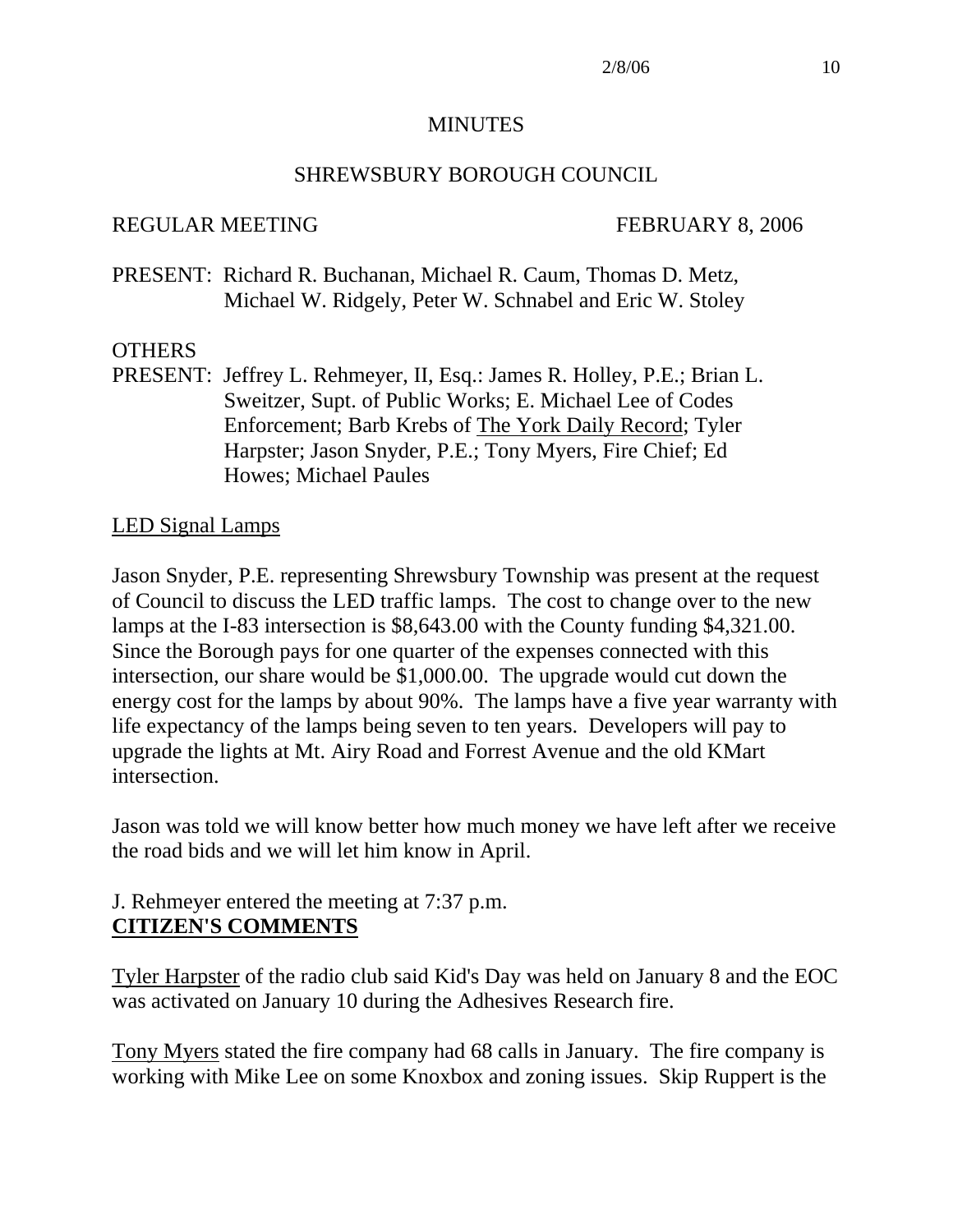new President. Some hose was damaged and lost during the Adhesives Research fire.

## **APPROVAL OF MINUTES**

- R. Buchanan moved to approve the minutes of the January 3 meeting.
- T. Metz seconded. The motion carried with all in favor.

# **APPROVAL OF EXPENDITURES AND REPORT OF ACCOUNTS**

R. Buchanan moved to approve the November and December expenditures and report of accounts.

M. Caum seconded. The motion carried with all in favor.

# **BILLS**

The bill list was presented for January: General account: check numbers 7501 thru 7550; Water account: check numbers 3500 thru 3520; Sewer account: check numbers 3501 thru 3511; Highway Aid account: check numbers 700 thru 707.

M. Ridgely moved to approve the bill list for January.

E. Stoley seconded. The motion carried with all in favor.

# **SUBDIVISION AND LAND DEVELOPMENT BUSINESS**

## Lot 5 Onion Blvd. 83 Industrial Plan of Edwin Howes, mini-storage Amendment to building layout

The revised sheet is to modify the proposed building layout to provide for all exterior access storage units to eliminate the interior hallway access. There are no impervious surface changes. Eng. Holley recommended approval so the plan can be recorded.

E. Stoley moved to approve the amendment to the Lot 5 Onion Blvd. 83 Industrial Plan of Edwin Howes for the mini-storage units.

R. Buchanan seconded. The motion carried with all in favor.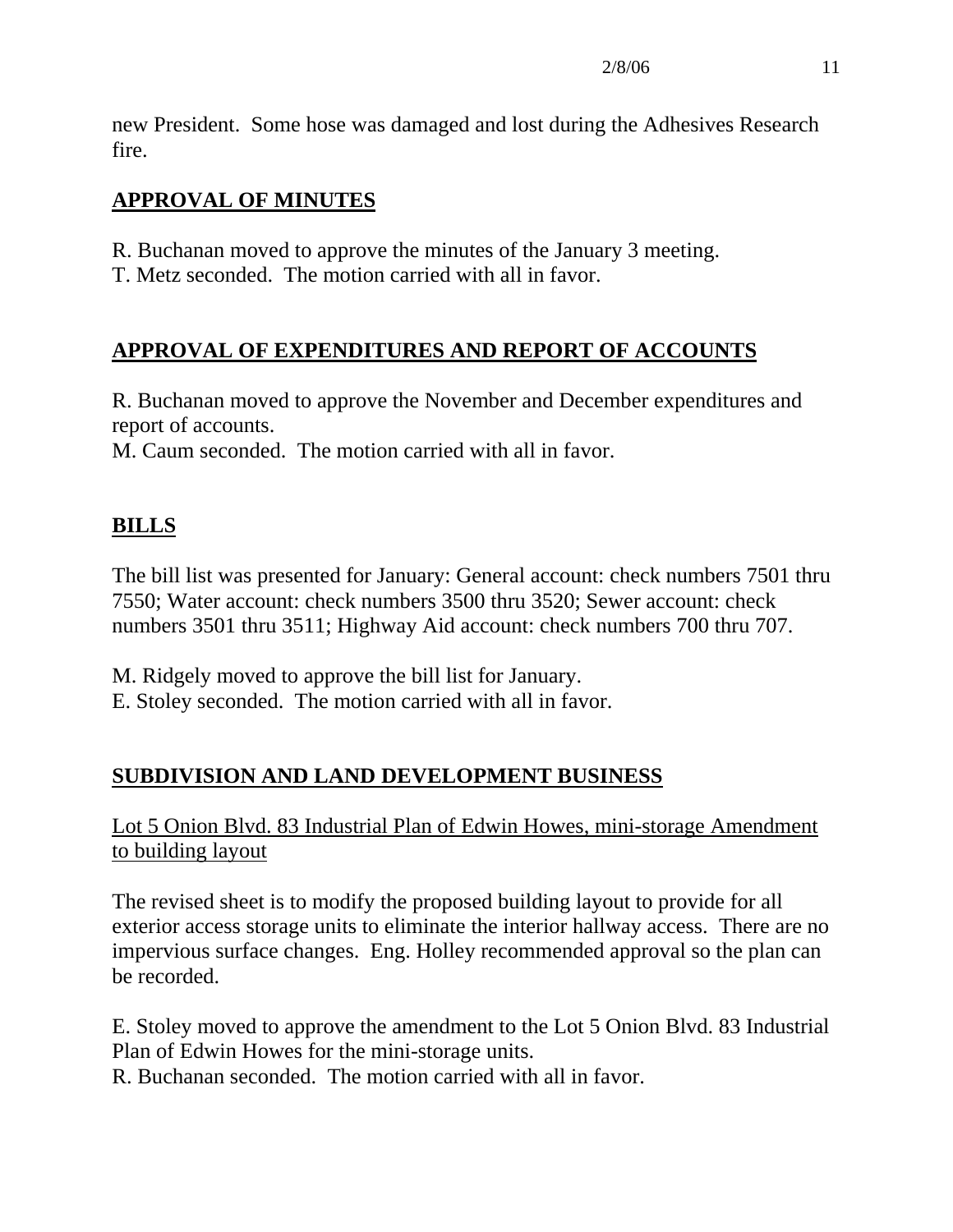## Keith Beck Property 211 West Forrest Ave.

Mike Paules of First Capital was present to ask if Council would consider allowing Mr. Beck to have a private road with a joint access agreement to develop five lots on his property. The private roadway would be 24' wide with a 50' radius cul-desac.

The ordinance prohibits private driveways. The Borough wants to be able to provide services such as snow and trash removal, street maintenance and the fire trucks will not be able to maneuver. Future owners may not be aware of the road restrictions. Mr. Paules may ask to meet with the Subdivision Committee but it was the consensus of Council that the private roadway will not be approved.

## **REPORTS**

## **Codes Enforcement**

The Valley View Grove and Messina Court developments are almost completed. Mike's office is finalizing the sign list. The detention pond at Kratz Road has not been corrected by the property owner. The matter was turned over to Sol. Rehmeyer. The enforcement of correcting the new pond at the Valley View Grove development has now been turned over to DEP. We are holding bond money for this development.

## **Water & Sewer** – Richard R. Buchanan

#### Deer Creek Survey

B. Sweitzer and R. Buchanan attended a meeting sponsored by the Susquehanna River Basin Commission. The Commission is studying the creek to determine the water levels at various locations, safe yield and develop a water budget. The weir installed for the Pumphouse Well project is the only measuring device for Deer Creek in Pennsylvania. The survey could affect the Pumphouse Wells for permitting and our allowable pumping amounts as Aberdeen, Maryland needs to draw more water to supply the town.

## Keeny Well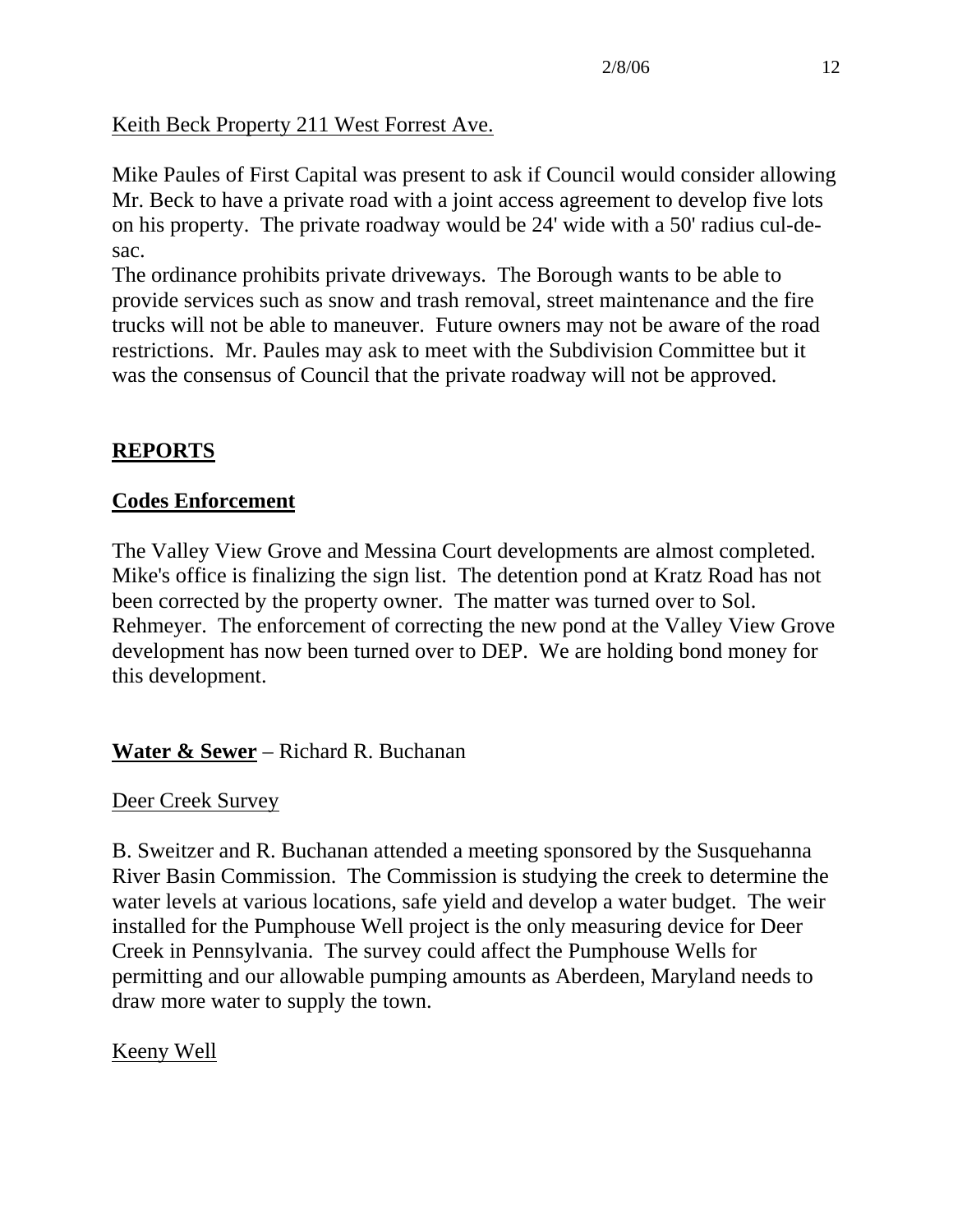## Grease Violators

Sewer Specialties has been working with the Borough to clean sewer lines that have been clogged with grease. Two of the three violators have paid their fines. The Presidential Heights development was televised to check for pipe imperfections and grit. There are many problems with pipe clogs of mud, dirt and stones. Flushing and cleaning expenses will be billed to Mason Dixon Restaurant, New China Restaurant, Shrewsbury Commons and Ryan Homes. The policy will be amended that prior to acceptance, the sewer lines will be televised and billed to the developer.

## Grant Application

We will apply for a fifty/fifty grant to purchase a sewer camera and flusher trailer.

## Wellhead Protection Grant

The grant expires on June 30 and we will be applying for an extension.

# **Public Roads & Lighting**

## **Street Sweeping**

Streets will be swept the week of March 27 thru April 1.

## Road Projects

The Kratz Road and Whitcraft Lane repaving project is ready to be advertised for bids.

## Superpave

Pennsylvania will use Superpave instead of the old Marshall mixes from previous mixes. It's a superior mixture that will yield better results. The Subdivision and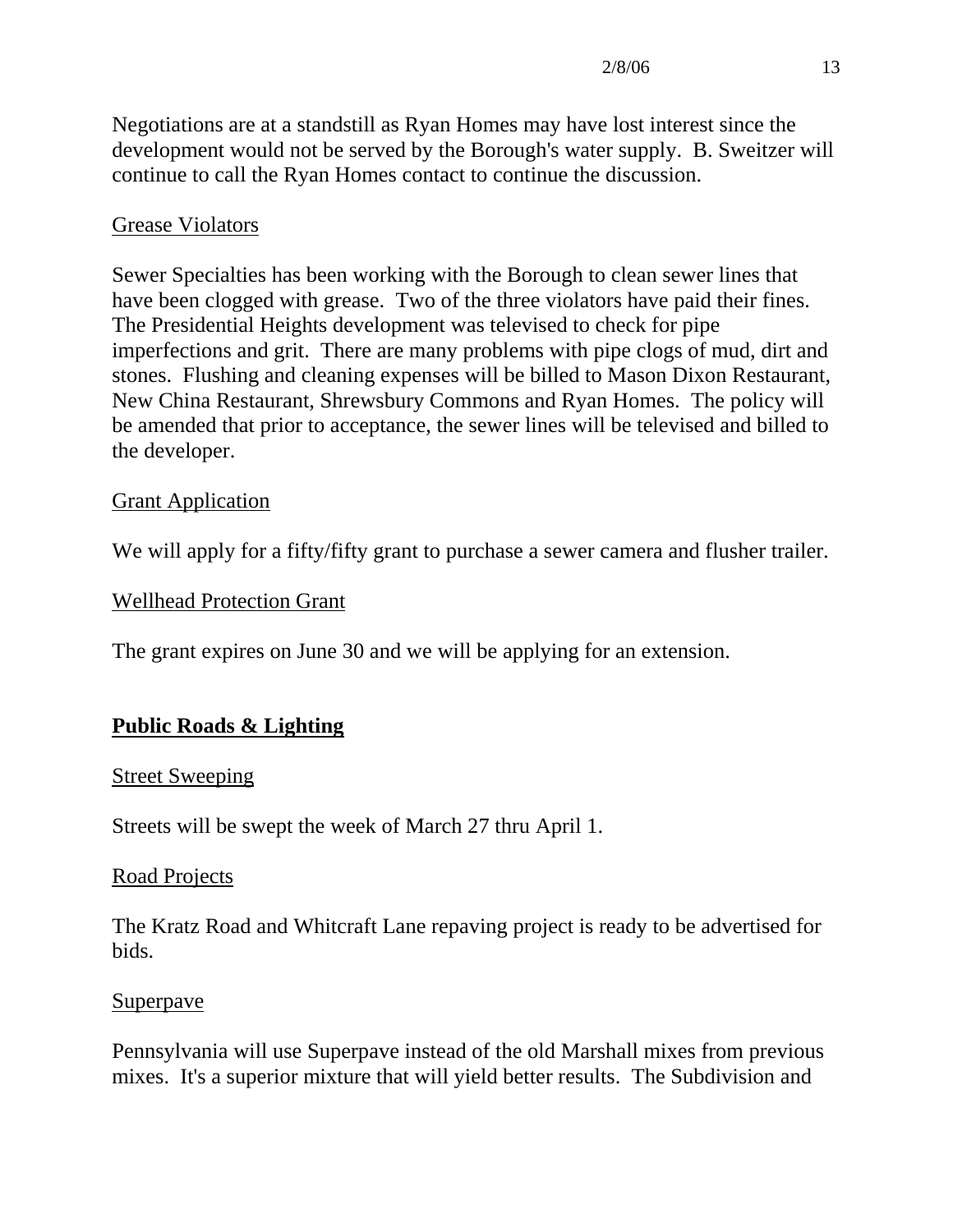Land Development ordinance as well as Ordinance #2005-10 will need to be revised.

#### Crosswind Drive One-Way

The Committee reviewed the traffic volume complaint for Covington Drive. One proposal was to make Crosswind Drive a one way out. This would cause more traffic to use Tolna Road to Main Street which would require the installation of a traffic signal, widening of the road(taking of land) and moving poles. It would also create a hardship for residents living on Crosswind Drive. The cost to the Borough would be extravagant and the change would push traffic onto someone else's street. It could also set a precedent.

#### **Public Lands & Buildings and Finance** – Michael W. Ridgely

#### Library Building

The contractors installed a new furnace, framed the offices and different rooms, removed the light fixtures, rewired portions of the building and began remodeling the bathroom. The scheduled completion of the building is the second week of March. Penn-Mar is asking if the Borough would contribute toward the asbestos removal cost of \$700.00.

M. Ridgely moved to pay up to \$350.00 toward the asbestos removal from the basement piping.

R. Buchanan seconded. The motion carried with all in favor.

#### Municipal Building Boiler

The boiler is back to normal operations. The problem was a lack of natural gas supply to the boiler.

#### Pinnacle Tower

Pinnacle Tower has breached the lease and abandoned the cellular equipment at the Woodland Drive site. Sol. Rehmeyer is in the process of attempting to obtain money or ownership of the equipment or negotiate with Koons Communications to continue to use the tower.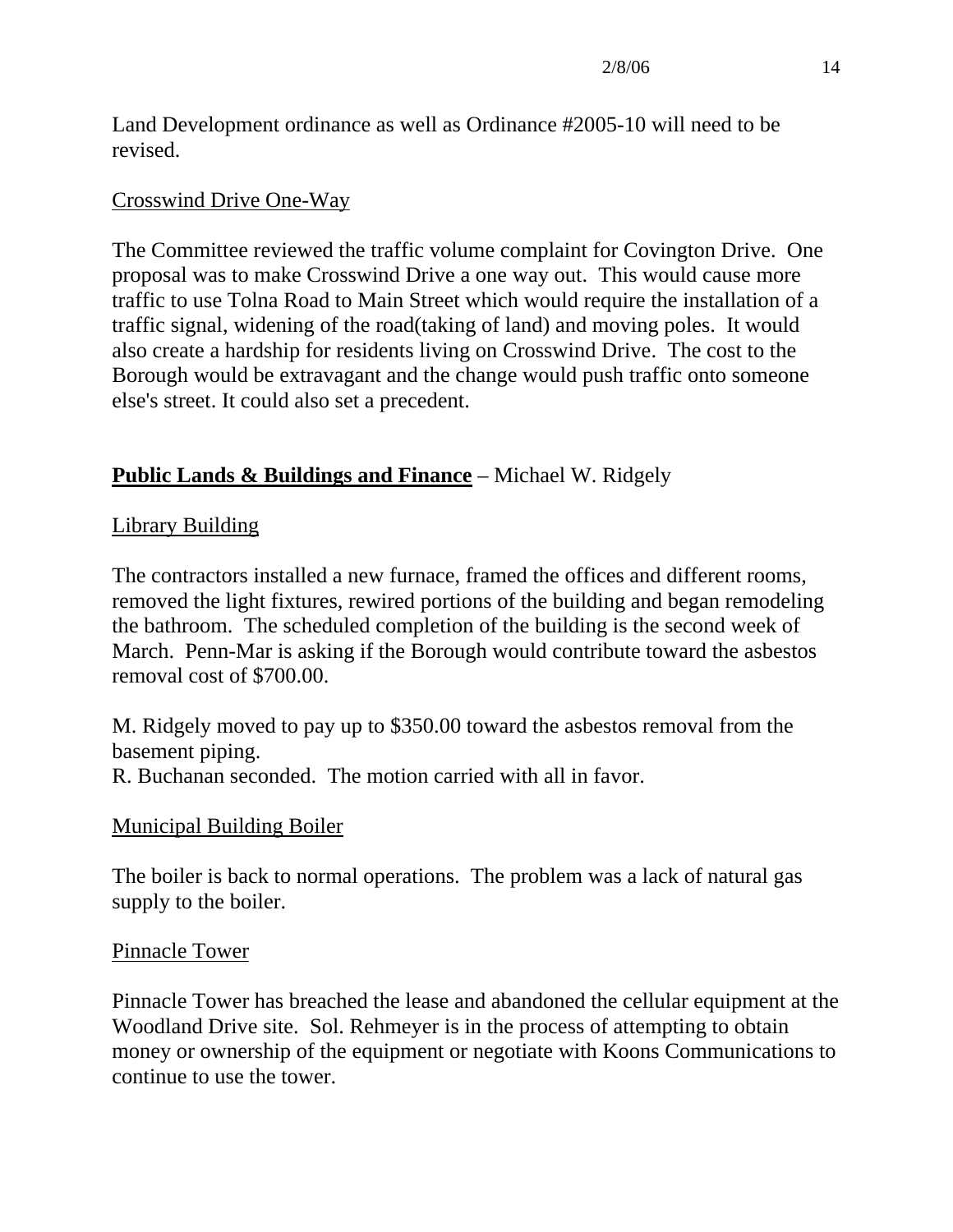## **ENGINEER'S REPORT**

#### **Operating Costs**

Eng. Holley stated he reviewed the cost sharing report and met with New Freedom Borough about some line items that will be reviewed and there should be a savings to the Borough of about \$44,000.00.

#### Flow Records

The Borough is using 67% of its EDUs.

## **SOLICITOR'S REPORT**

#### Executive Session

An executive session was called at 8:56 p.m. to discuss a litigation matter. The meeting was reconvened at 9:27 p.m.

#### I-83 Rest Stop EDU Issue

PennDOT's counsel is preparing a final draft of an agreement.

## **Public Safety, Welfare and Personnel** – Michael R. Caum

#### National Safety Council

B. Sweitzer contacted the National Safety Council and the price for a driver's training manual for maintenance vehicle operators is \$435.00. The manual includes an instructor's kit so B. Sweitzer could teach the class and test the staff. Another option is an instructor from the Safety Council could teach the class for a fee. More information will be obtained.

#### Shrewsbury Vol. Fire Company

M. Caum said the fire company acted with professionalism during the Adhesives Research fire and the Borough can be very proud of the fire company.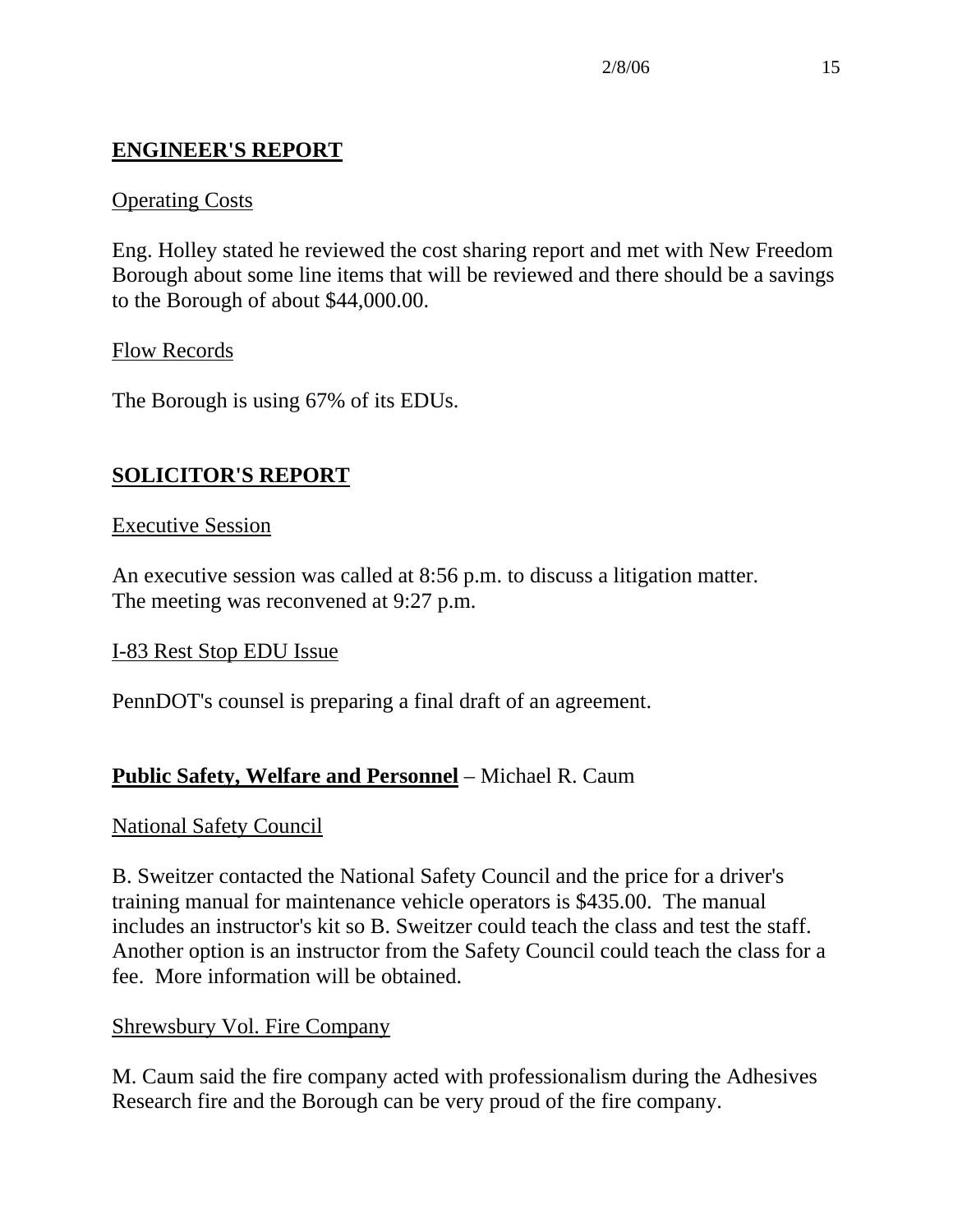## **Secretary's Report** – Cindy L. Bosley

The Secretary asked if Council if the Borough wanted to continue its membership with the York County Chamber of Commerce at a cost of \$130.00 per year. The membership will be dropped.

## **York Adam Tax Bureau** – Thomas D. Metz

T. Metz has the year-end reports and the meeting notes from the January 30 meeting.

## **Subdivision, Land Development and Zoning** – Eric W. Stoley

## **Planning Commission/Regional Planning Commission**

## **Southern Regional Police** – Richard R. Buchanan

#### South Central Task Force

Eight counties with about 18 officers from each county will be participating. The officers are paid while they receive training. Responding officers are paid by their respective police departments. The task force can be called to any of the counties, even to municipalities who do not have their own police force where the call will not be reciprocated at another municipality's expense. A participant may withdraw at any time.

R. Buchanan moved to agree to participate and a letter will be sent that we are not happy that nonparticipating municipalities may see a benefit at no cost to them and those costs should be billable to that municipality.

M. Ridgely seconded. The motion carried with E. Stoley and M. Caum opposed.

## **UNFINISHED BUSINESS**

## **NEW BUSINESS**

Reappointments: